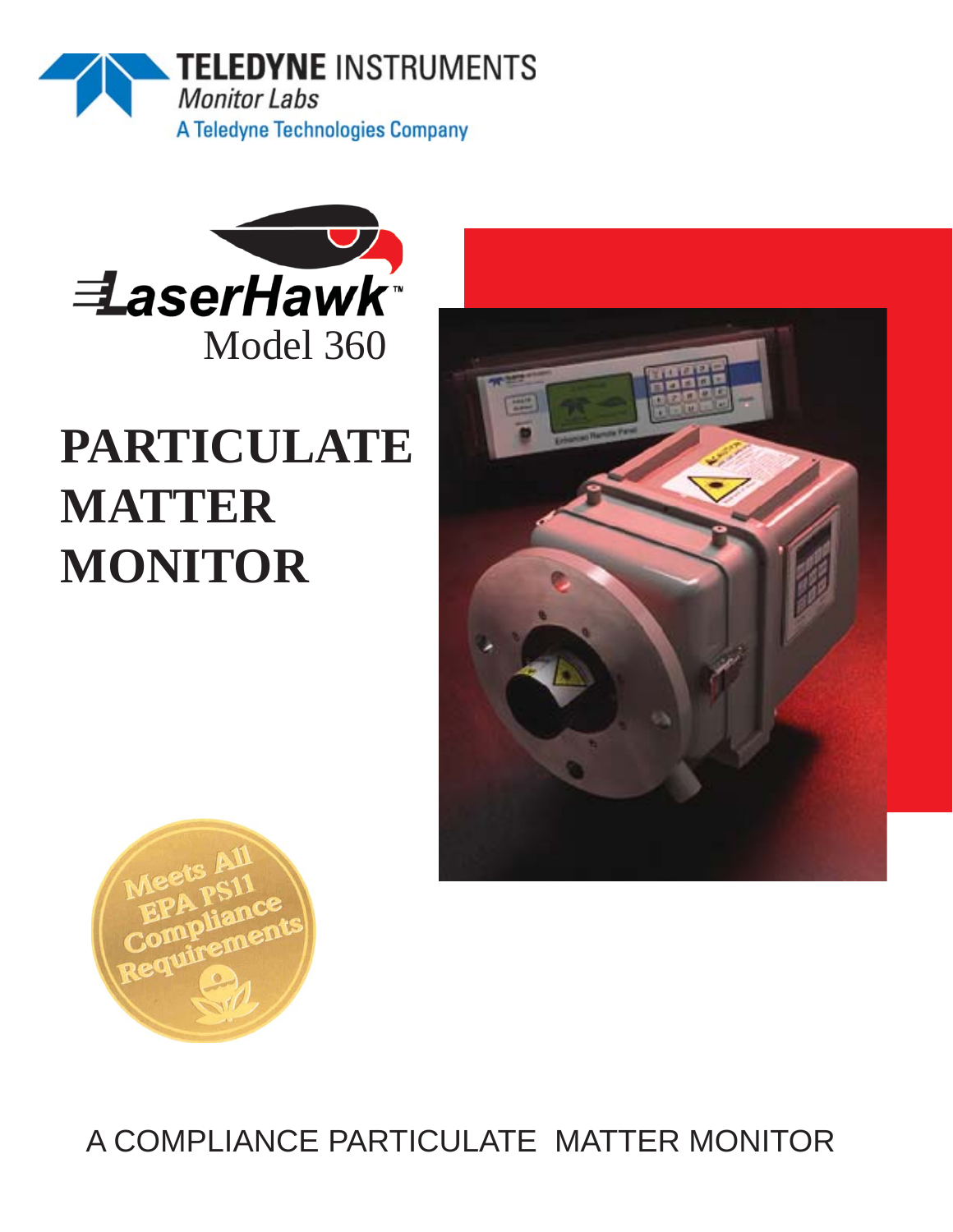

### **A Complete Quality System... PARTICULATE MATTER Monitor - Model 360 The most stable (under all operating conditions), accurate and maintenance free PS-11 compliant dust concentration monitor available!**



#### **Meets EPA Performance Specifi cation-11**

The LaserHawk™ was designed to comply with the performance specification for continuous particulate monitors. A complete system includes an optical head, purge system, enhanced remote panel fulfilling all QA/QC requirements.



#### **Rugged Construction Holds Up Under Toughest Conditions**

The Optical Head is built of heavy gauge aluminum parts and finished with acid-resistant enamel paint. All exposed hardware is stainless steel. The rugged design and extremely low heat generation allows operation over a wide range of ambient temperatures. It is built to withstand the typical hostile environment associated with outdoor industrial applications, including substantial shock and vibration.

#### **Commonality of Parts**

TML has paralleled the design of the LaserHawk™ from its Model 560 LightHawk Compliance Opacity Monitor and the UltraFlow-150 Ultrasonic Flow Monitor. All utilize the same Enhanced Remote Panel; communication protocols, and mounting hardware. This saves the customer valuable inventory dollars and permits the use of spares on a variety of equipment.

#### **Ideal For Retrofit Applications**

*The LaserHawk™ is a compact design that can be installed on ducts or stacks using a single 4-in. mounting port. There is virtually no alignment necessary since there is no reflector assembly. Adapters are available to match any 3-6 in. existing mounting fl ange.*

*With an optional I/O module, the Optical Head meets all PS-11 requirements without the need for a Remote Panel. The LaserHawk is ideal for OEM applications.*



#### **Labor Saving On-Stack Controls**

All of the hardware and software needed for system setup, control and maintenance are packaged within a single optical housing. Via a membrane-sealed keypad and digital display, the user can perform clear-stack zeroing, span/zero setup, reset window dirt calculation following maintenance, input particulate mass correlation data and access the full set of diagnostic parameters.



#### **Ideal For OEM Applications**

The LaserHawk™ is easy to calibrate, but for ideal accuracy, it should be calibrated on-site using Method 5 or 17 Isokinetic Testing by a third party. Once the linear, exponential or polynomial correlation curve is input via the keypads on either the Optical Head or Enhanced Remote Panel, the cal kit can be used to set up zero, low, medium and high energy levels in the appropriate scale. User friendly menus on the keypads enable adjustments of gains and currents to ensure proper operation of the monitor. No potentiometer adjustments or resistor changes are required. Instantaneous or average dust concentration can be transmitted directly to a Data Acquisition System or via optically isolated analog signals, network or serial communication.





#### **Advanced Optical Design For Consistant Operation**

Some backscatter monitors don't operate well in heat, high noon conditions or when stack or duct walls shift slightly due to temperature, wind, etc. Not the LaserHawk™. Its electronically modulated, intensity-controlled solid state laser beam ensures unusually stable operation, without interference from sunlight, room lights or backwall scattered energy. The monochromatic, coherent red laser beam has no alignment issues since the beam shines directly into the stack requiring no reflector assembly.



#### **Flexible Trouble-Free Operation**

The Optical Head and Enhanced Remote Panel of the LaserHawk™ are interconnected via a commercial network protocol, using transformer isolated data lines which nearly eliminate the potential effects of electro-static discharge. This approach provides great flexibility in choices of options and interconnect topology. One twisted pair is required for each system interconnection. The Optical Head and Remote Panel provide all parameters needed for maintenance and diagnostics. It is easily configured to any plant, Digital Control System, Data Acquisition System or control system.

#### **Optional Equipment**

Optional equipment with the LaserHawk™ includes; optional flange nozzle materials, high-temperature hardware, adapter flanges and dual analog input module for correction to standard conditions. Consult factory for application criteria and options for small diameter stacks.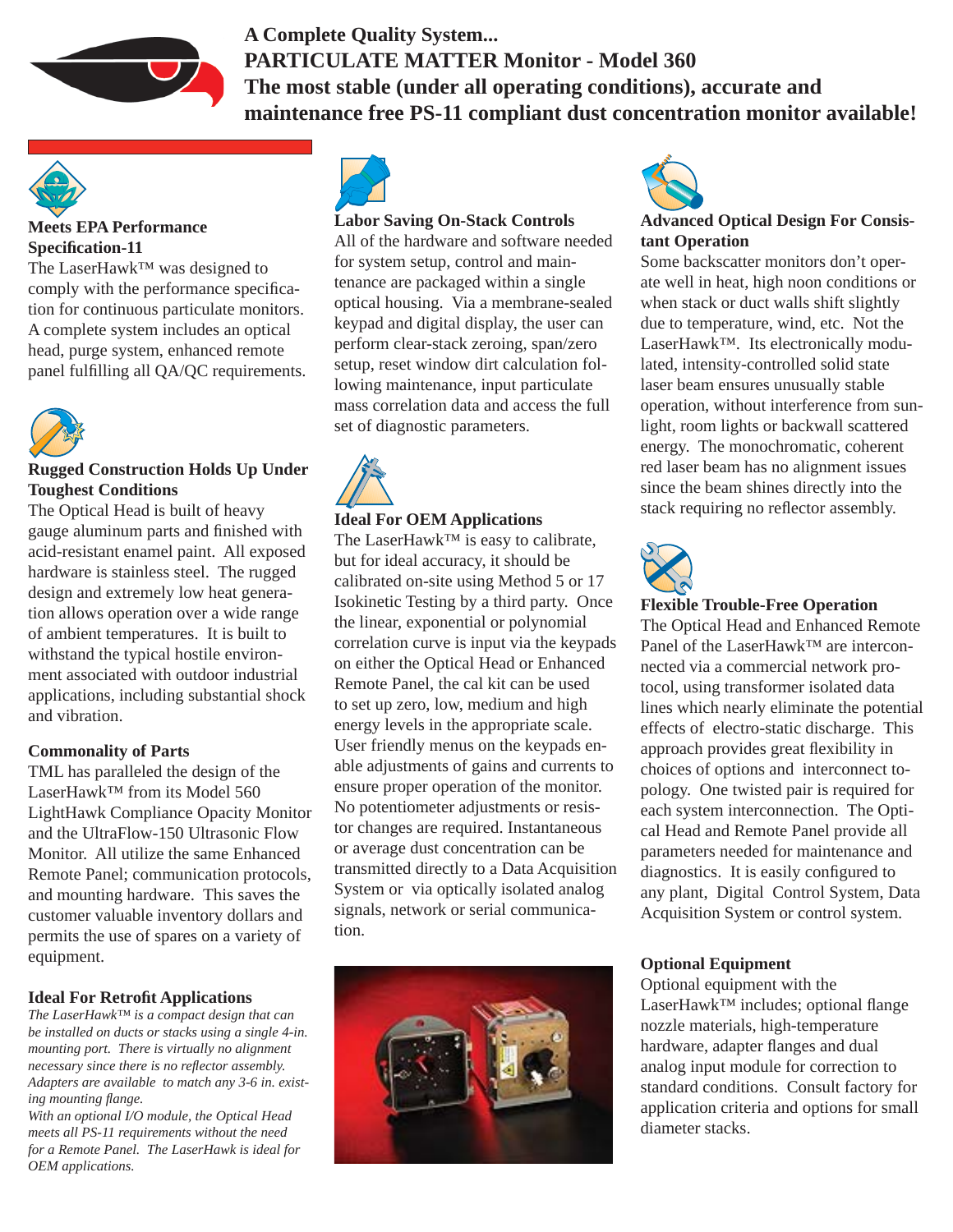# **A Complete Quality System... LaserHawk™ Optical Head**

#### **Purge System**

A purge air system is furnished with each LaserHawk™. The system supplies purge air to the Optical Head, protecting the instruments from stack gases and significantly reducing maintenance intervals. A purge air sensing switch is provided in case of power loss or interruption. Purge fail/power fail alarm is standard.



#### **Remote Display Panel**

Uses a large, back-lit, LCD graphics display with Englishlanguage, menu-driven screens, providing ready access to all information needed for full use of the system. In addition, the user can graph up to the most recent 100 values of a selected parameter, such as:

- Instantaneous dust concentration , average dust concentration
- Calibration values *(zero, upscale, or dust com pensation)*

The keypad, a rugged 20-button ensemble inlaid under a tough, hard coated, scratch and chemical-resistant coating, can be used to:

- Display dust concentration on a mg/m3 or gr/ cf basis
- Identify the cause of an alarm or malfunction
- Configure the relay outputs
- Configure the analog outputs
- Edit parameters such as voltages, currents and gains
- Set alarm values for dust concentration, zero cal and upscale cal
- Load correlation curves for particulate concen tration

#### **Ethernet Interface**

The LaserHawk Enhanced Remote Panel now features a 10/100 Based Ethernet interface as standard equipment. This capability provides a multilevel password protected user interface to TCP/IP networks such as LAN's or the Internet. Client side user interface access is via standard web browsers. Simultaneous Modbus TCP access to instrument parameters and emission data is also supported.

The optical head is housed in a rugged NEMA 4 aluminum casting. The optical head contains the active electronics necessary to project a laser beam into the stack/duct and to receive back the scattered energy off the particulate. The sealed optical head subassembly is designed for simple cover removal, allowing complete access to the electronics.



#### **Optical Head Keyboard/Display**

Uses a 10 button keypad & 6 digit readout to display and/or enter:

- Instantaneous particulate concentration (mg/m3 or gr/cf)
- Average particulate concentration
- Zero calibration
- Upscale calibration
- Dust compensation
- Status codes
- Diagnostic data about the analog signals inside the optical head (no need to open the optical head)
- Particulate concentration curves
- Optical gains

#### **Calibration Kit**



The calibration kit, standard with the LaserHawk™, is used as an additional check of the unit's proper operation and calibration. The cal fixture attaches to the front face of the optical head and various audit standards can be inserted to challenge the instrument over the dynamic dust concentration range that is established during on-site calibration. A zero (clear) condition can also be established.



**LASER LIGHT WHEN OPEN CLASS 1 LASER PRODUCT** PER IEC 60825-1 **AVOID DIRECT EXPOSER** TO BEAM. THIS PRODUCT IS INTENDED TO BE INSTALLED ONLY ON A **SMOKESTACK OR DUCT WITH<br>THE BEAM DIRECTED INTO<br>THE INTERIOR. OTHER<br>APPLICATIONS ARE NOT<br>TENGETONS ARE NOT** INTENDED AND COULD RESULT IN HAZARDOUS LASER LIGHT EXPOSURE.

A CAUTION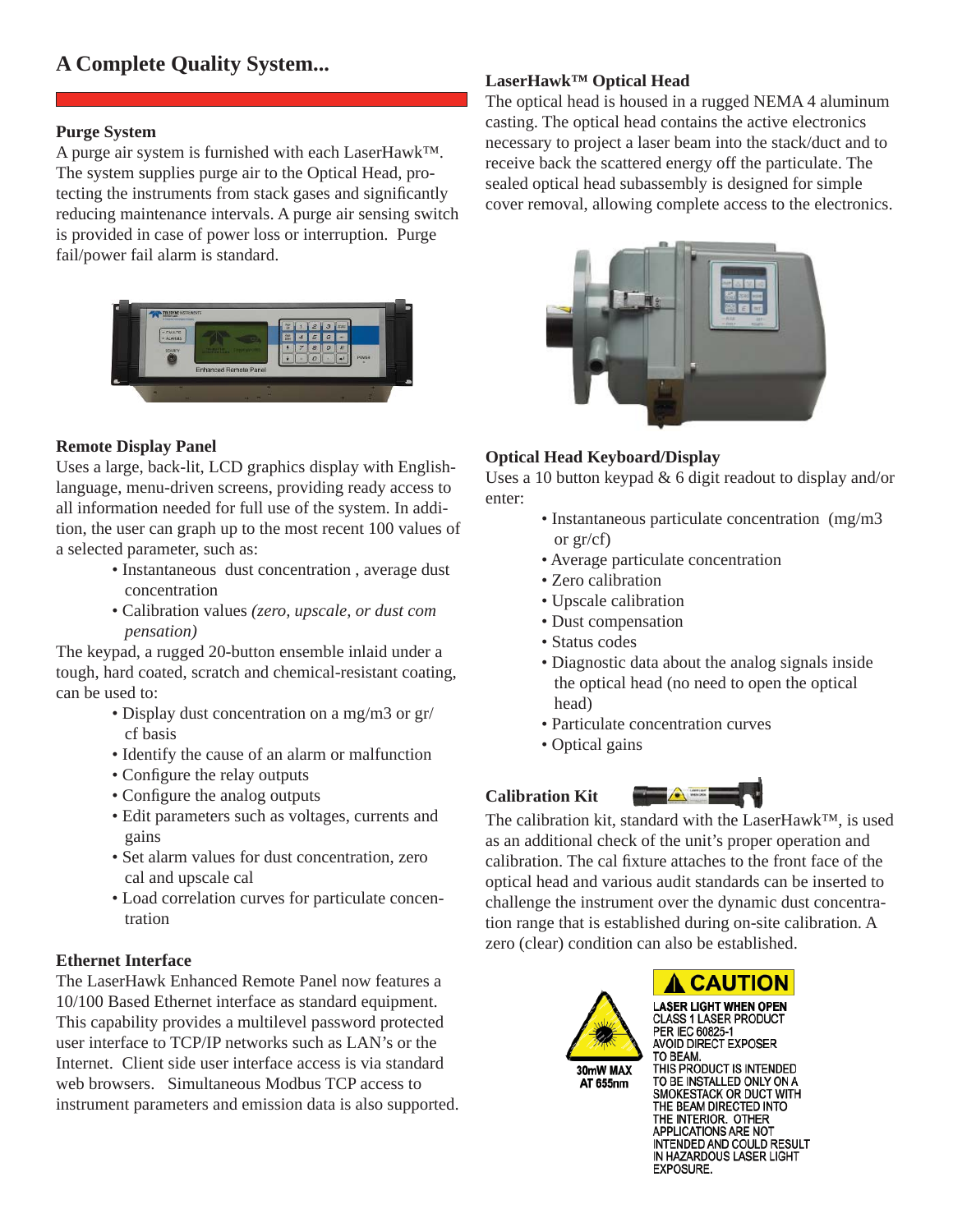## **Specifi cations**

| <b>PHYSICAL DIMENSIONS</b>                                                              | <b>Optical Head (with cal mechanism)</b>               | 153/4" (400mm) (L) x 9" (229mm) (W) x 14"<br>$(356mm)$ (H)                                                                                                                            |
|-----------------------------------------------------------------------------------------|--------------------------------------------------------|---------------------------------------------------------------------------------------------------------------------------------------------------------------------------------------|
|                                                                                         | <b>Purge Blower Assembly</b>                           | 22-1/4" (565mm) (L) x 20" (508mm) (W) x 33"<br>$(838mm)$ . (H)                                                                                                                        |
|                                                                                         | <b>Enhanced Remote Panel</b>                           | 3U 19" (483mm) Rack Mount 5-1/4" (133mm)<br>$(H)$ x 9" (229mm) Depth                                                                                                                  |
| <b>OPTICAL CHARACTERISTICS</b>                                                          | <b>Optical Measurement Technique</b>                   | Optical backscatter of light from a red laser                                                                                                                                         |
|                                                                                         | <b>Spectral Response</b>                               | 655 nanometers (nominal) $+/- 20$ nanometers                                                                                                                                          |
| <b>SYSTEM PERFORMANCE</b>                                                               | <b>Resolution:</b>                                     | 0.5 mg per actual m3                                                                                                                                                                  |
| <b>MEASUREMENT RANGE</b>                                                                | MIN:                                                   | $0 - 20$ mg per actual m3                                                                                                                                                             |
|                                                                                         | <b>MAX:</b>                                            | $0 - 1000$ mg per actual m3                                                                                                                                                           |
| <b>SYSTEM MEASUREMENT</b><br><b>CHARACTERISTICS</b>                                     | Response Time (to 95% of change)                       | Less than 10 seconds                                                                                                                                                                  |
|                                                                                         | <b>Calibration Zero Operation</b>                      | On Command                                                                                                                                                                            |
|                                                                                         | <b>Upscale Calibration Operation</b>                   | On Command                                                                                                                                                                            |
|                                                                                         | <b>Stability Over Operating Temperature</b><br>Range   | $\pm$ 2.0% of Full Scale, Maximum per 40°F (22.2°C)<br>change in temperature                                                                                                          |
|                                                                                         | <b>Stability Over Operating Mains Voltage</b><br>Range | $\pm$ 1.0% of Full Scale                                                                                                                                                              |
| <b>POWER REQUIREMENTS</b>                                                               | <b>Optical Head</b>                                    | 85-245 VAC, 47-63 Hz, Single Phase, 30 VA                                                                                                                                             |
|                                                                                         |                                                        | Maximum                                                                                                                                                                               |
|                                                                                         | <b>Purge Blower System**</b>                           | 115 VAC/230 VAC, 60/50 Hz, Single Phase, 414<br>VA Maximum                                                                                                                            |
|                                                                                         | <b>Enhanced Remote Panel</b>                           | 85-245 VAC, 47-63 Hz, Single Phase, 30 VA<br>Maximum                                                                                                                                  |
| <b>AMBIENT OPERATING</b><br><b>CONDITIONS</b>                                           | <b>Optical Head:</b>                                   | Temp Range: -4 to +140 $\rm{°F}$ (-20 to +60 $\rm{°C}$ ) (start-<br>up) -25 to $+140^{\circ}$ F (-32 to $+60^{\circ}$ C) (operating)<br>Relative Humidity Range: 0 to 100% condensing |
|                                                                                         | <b>Enhanced Remote Panel</b>                           | Temperature Range: $+32$ to $+104^{\circ}F$ (0 to $+40^{\circ}C$ )<br>Relative Humidity Range 0 to 95% noncondensing                                                                  |
| <b>MEASUREMENT MEDIUM</b><br><b>CONDITIONS</b>                                          | <b>Static Pressure Range**</b>                         | Standard Purge Blower: -15.0 to +5.0 inches H20<br>$(-3736 \text{ to } +1246 \text{ Pa})$ Gauge. Range: >+5 in. H2O<br>consult factory                                                |
|                                                                                         | <b>Gas Composition</b>                                 | not critical                                                                                                                                                                          |
|                                                                                         | <b>Humidity</b>                                        | must be noncondensing for valid measurement                                                                                                                                           |
|                                                                                         | <b>Maximum Temperature**</b>                           | +500°F (260°C) (w/o High Temperature option)<br>+1500°F (816°C) (w/High Temperature option)<br>Consult factory for higher temp operation                                              |
| <b>OPTICAL HEAD</b><br><b>HUMAN/MACHINE INTERFACE</b><br>(HMI) CHARACTERISTICS          | <b>Display Type</b>                                    | Six 7 segment LED's                                                                                                                                                                   |
|                                                                                         | <b>Indicating LED's</b>                                | Fault, Set, In Cal, Power                                                                                                                                                             |
|                                                                                         | <b>User Input Controls</b>                             | 10-key keypad                                                                                                                                                                         |
| <b>ENHANCED REMOTE PANEL</b><br><b>HUMAN/MACHINE INTERFACE</b><br>(HMI) CHARACTERISTICS | <b>Display Type</b>                                    | Graphics mode liquid crystal with LED backlight                                                                                                                                       |
|                                                                                         | <b>Display Resolution</b>                              | 240 x 128                                                                                                                                                                             |
|                                                                                         | <b>Indicating LED's</b>                                | Fault, Alarm, Power                                                                                                                                                                   |
|                                                                                         | <b>User Input Controls</b>                             | 20-key keypad, security keyswitch                                                                                                                                                     |
| <b>MULTI I/O BOARD ANALOG</b><br><b>OUTPUTS</b>                                         | <b>Number</b>                                          | $\overline{4}$                                                                                                                                                                        |
|                                                                                         | <b>Isolation Type</b>                                  | Optical & capacitive barriers: channel to channel,<br>channel to circuit common $&$ earth                                                                                             |
| <b>MULTI I/O BOARD ANALOG</b><br><b>INPUTS</b>                                          | <b>Number</b>                                          | $8\,$                                                                                                                                                                                 |
|                                                                                         | <b>Modes</b>                                           | Isolated and Non-isolated                                                                                                                                                             |
|                                                                                         |                                                        |                                                                                                                                                                                       |

\*\* Does not apply to Instrument Air Purge version. Consult factory.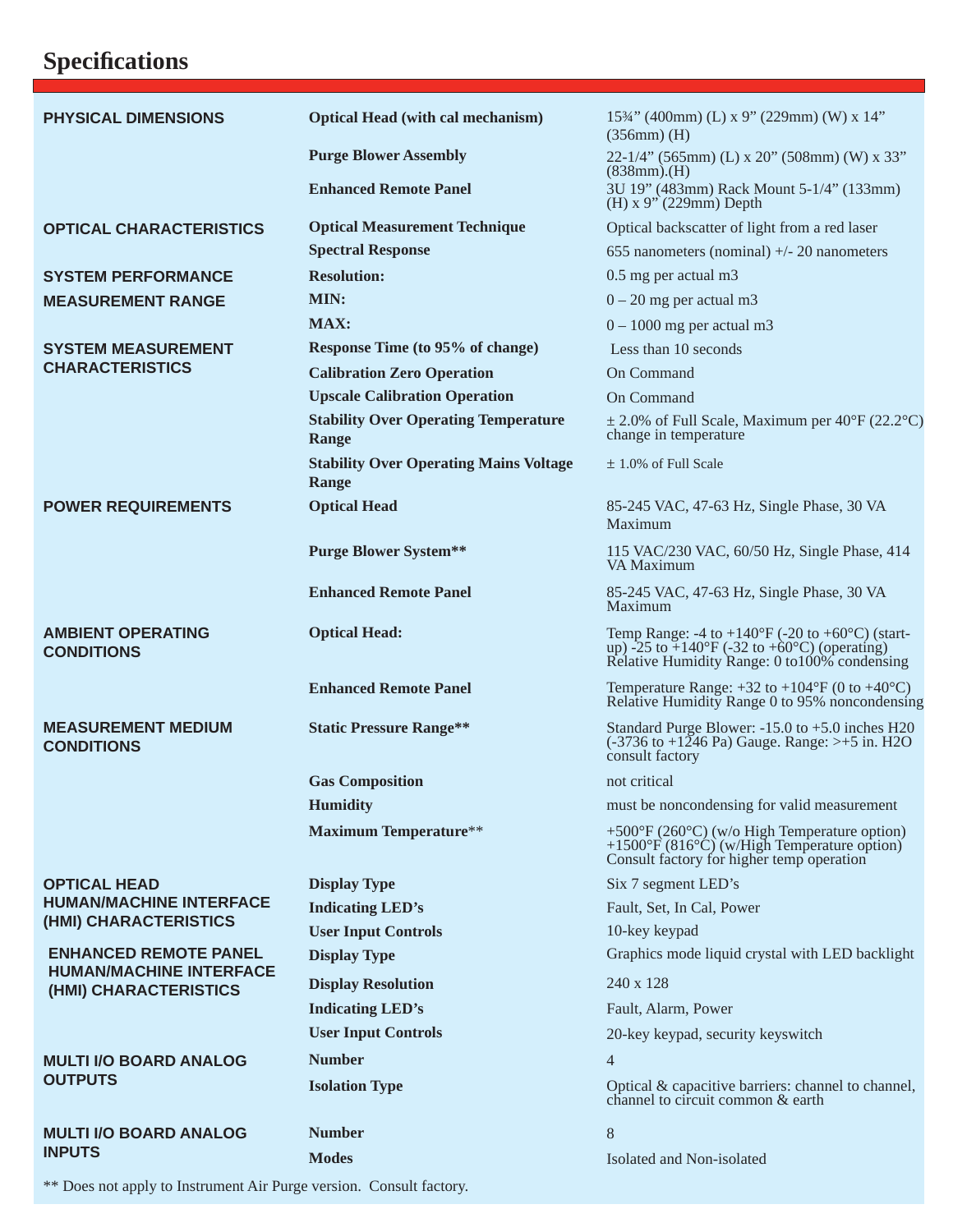#### **Simplified Audit Procedures**

Under regulations, there are times when continuous particulate monitors (CPMs) are periodically set up under clear-stack conditions, the zero verified, and audit filters run. When the process is running, this requires removing the CPM from the stack. The LaserHawk™ is designed such that this can be done without the need of test stands. Furthermore, the LaserHawk<sup>™</sup> can capture the audit filter readings at the stack level, making it easy for one operator to perform the test without the need of reading a strip chart.

Like the traditional Teledyne Monitor Labs opacity product line, the LaserHawk™ measures zero, upscale cal, and dust compensation using only one moving part. The LaserHawk™ employs a single gearmotor that, unlike competitor designs, is located safely inside the sealed optical housing, completely isolated from the potential of damage from stack gas. The gear mechanism is also brake-isolated from the effects of vibration.



#### **How the LaserHawk works**

The heart of the LaserHawk™ Dust Monitor is an electronically modulated (2400Hz), intensity controlled solid-state red laser located in the Optical Head assembly. A beam from the laser is projected from the Optical Head into the stack and along a path through the effluent. The laser beam is reflected, refracted, absorbed and scattered in all directions by the particulate matter, including in the backwards direction. The scattered light re-enters the Optical Head, where it is evaluated by a signal detector. The measured signal is correlated to dust concentration using either a linear, exponential or polynomial correlation curve. The dust concentration is provided in units of mg/m3 (or grains/cf). Zero and upscale calibration drift tests are conducted utilizing a superior anti-vibration calibration mechanism design. The unit displays extremely low drift and is sure to operate in the widest variety of applications.

#### **Ethernet Interface**

The LaserHawk Enhanced Remote Panel now features a 10/100 BaseT Ethernet interface as standard equipment. This capability provides a multilevel password protected user interface to TCP/IP networks such as LAN's or the Internet. Client side user interface access is via standard web browsers. Simultaneous Modbus TCP access to instrument parameters and emission data is also supported.



#### **Training**

An Operation and Maintenance Manual is provided with the LaserHawk™ monitor. In addition, periodic hands-on training classes are offered at both the Colorado and Pennsylvania facilities. Training classes may also be scheduled at the customer's facility. A certified trainer conducts factory and customer-site training classes.



#### **User Support**

TML prides itself on providing reliable and competent service utilizing one of the largest service forces in the environmental instrumentation business. TML has multiple remote offices placing our technicians closer to the customer ensuring quicker response time to boost the customer's equipment availability. A Call Center may also be accessed for assistance 24-hour/ day/365 days/year. TML technicians are crosstrained and have individual skill sets which best support the customer's equipment. State-of-the-Art computer programs and databases enable instantaneous access to historical service records for each customer. These can be reviewed and checked while on site to identify problem areas.



#### **Commitment**

TML has over 35 years experience in providing state-of-the-art Continuous Emissions Monitoring products to a wide variety of industrial markets. TML is dedicated to working in partnership with its customers to solve any application needs.